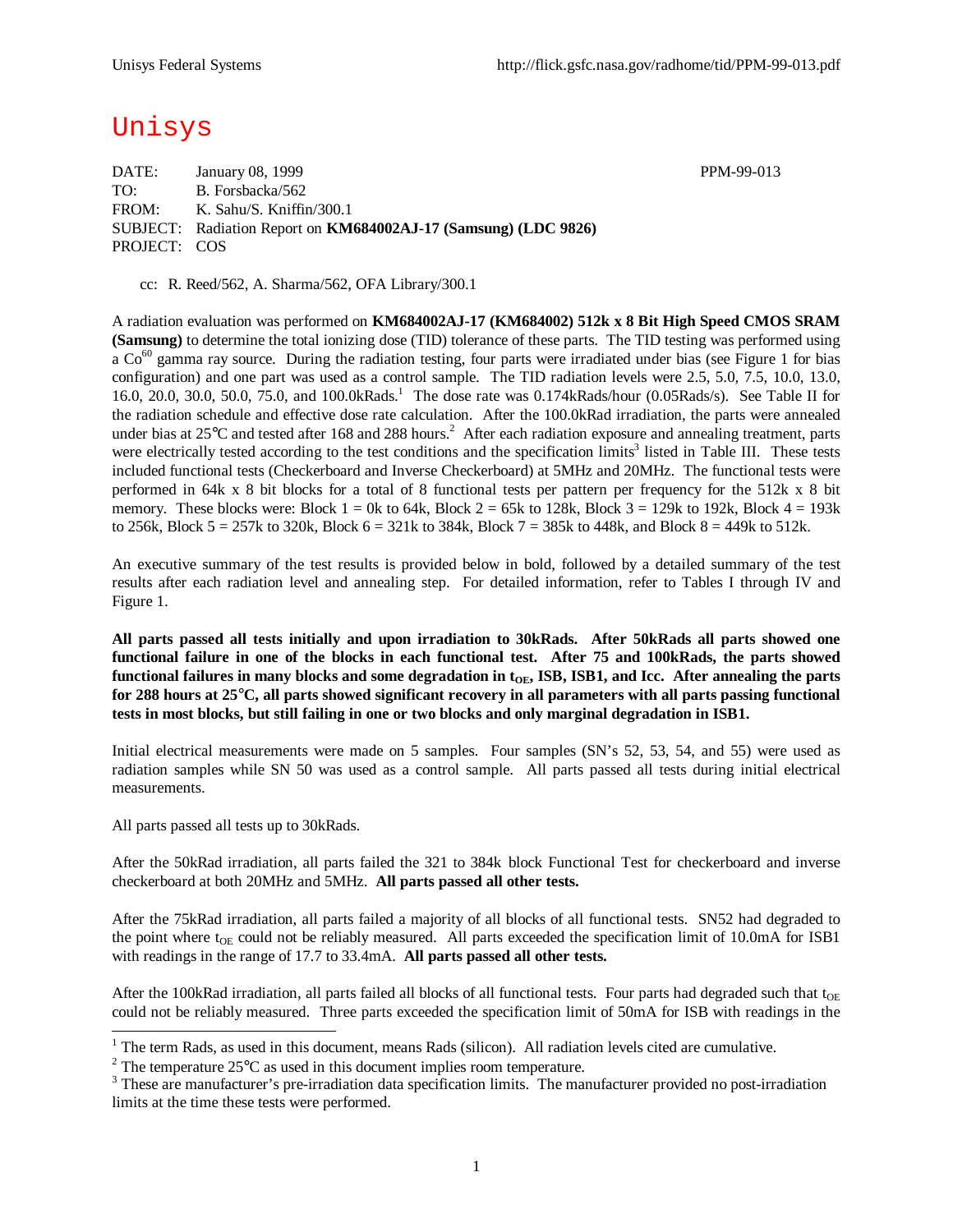range of 60.4 to 76.9mA. All parts exceeded the specification limit for ISB1 with readings in the range of 37.8 to75.3mA. SN54 also marginally exceeded the specification limit of 165mA for Icc with a reading of 167.7mA. **All parts passed all other tests.**

After annealing the parts for 168 hours at 25°C, all parts showed significant recovery in the functional tests with all parts failing only the four 321 to 384k block functional tests as they did at 50kRads. All parts showed significant recovery in all other sensitive parameters. All parts had readings within specification limits for  $t_{OF}$ , ISB and Icc. All parts showed some recovery in ISB1 with readings in the range of 19.0 to 38.7mA.

After annealing the parts for 288 hours at 25°C, all parts continued to show significant recovery in the functional tests. Only 3 parts (SN 52, 54, 55) failed the 321 to 384k block functional test for Checkerboard at 5MHz and 20MHz and 3 parts (SN 52, 53, 55) failed the 321 to 384k block functional test for Inverse Checkerboard at 5MHz and 20MHz. Only 3 parts exceeded the specification limit for ISB1 with readings in the range of 10.7 to 13.2mA.

Table IV provides a summary of the test results with the mean and standard deviation values for each parameter after each irradiation exposure and annealing step.

Any further details about this evaluation can be obtained upon request. If you have any questions, please call us at (301) 731-8954.

### \_\_\_\_\_\_\_\_\_\_\_\_\_\_\_\_\_\_\_\_\_\_\_\_\_\_\_\_\_\_\_\_\_\_\_\_\_\_\_\_\_\_\_\_\_\_\_\_\_\_\_\_\_\_\_\_\_\_\_\_\_\_\_\_\_\_\_\_\_\_\_\_\_\_\_\_\_\_\_\_\_\_\_\_\_\_\_\_\_\_\_\_ ADVISORY ON THE USE OF THIS DOCUMENT

The information contained in this document has been developed solely for the purpose of providing general guidance to employees of the Goddard Space Flight Center (GSFC). This document may be distributed outside GSFC only as a courtesy to other government agencies and contractors. Any distribution of this document, or application or use of the information contained herein, is expressly conditional upon, and is subject to, the following understandings and limitations:

(a) The information was developed for general guidance only and is subject to change at any time;

(b) The information was developed under unique GSFC laboratory conditions which may differ substantially from outside conditions;

(c) GSFC does not warrant the accuracy of the information when applied or used under other than unique GSFC laboratory conditions;

(d) The information should not be construed as a representation of product performance by either GSFC or the manufacturer;

(e) Neither the United States government nor any person acting on behalf of the United States government assumes any liability resulting from the application or use of the information.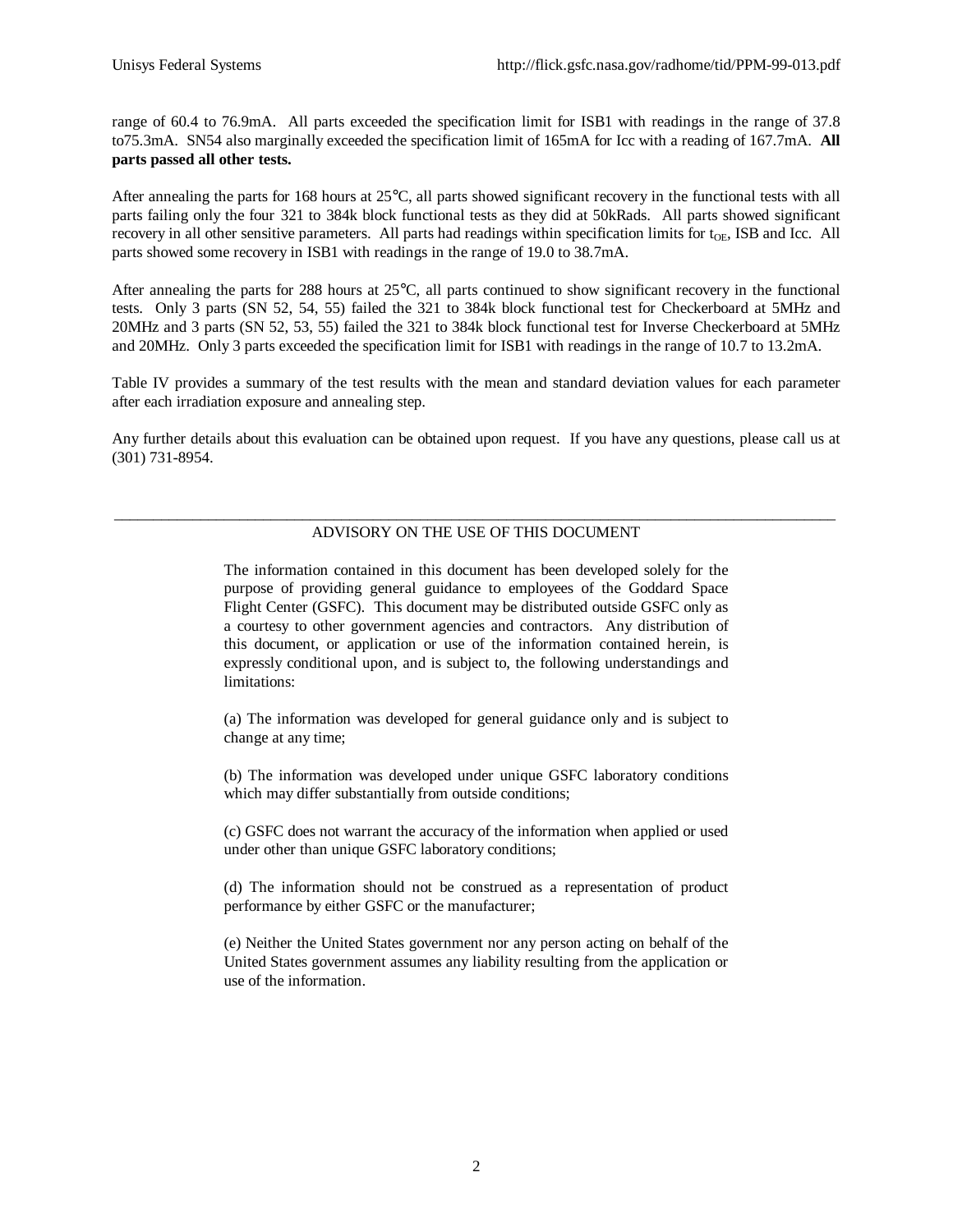



Notes:

- 1.  $V_{CC} = 5.0V \pm 0.5V$ .
- 2.  $V_{CC}/2 = 2.5V \pm 0.25V$ .
- 3.  $R = 2k\Omega \pm 5\%, \frac{1}{4}W$ .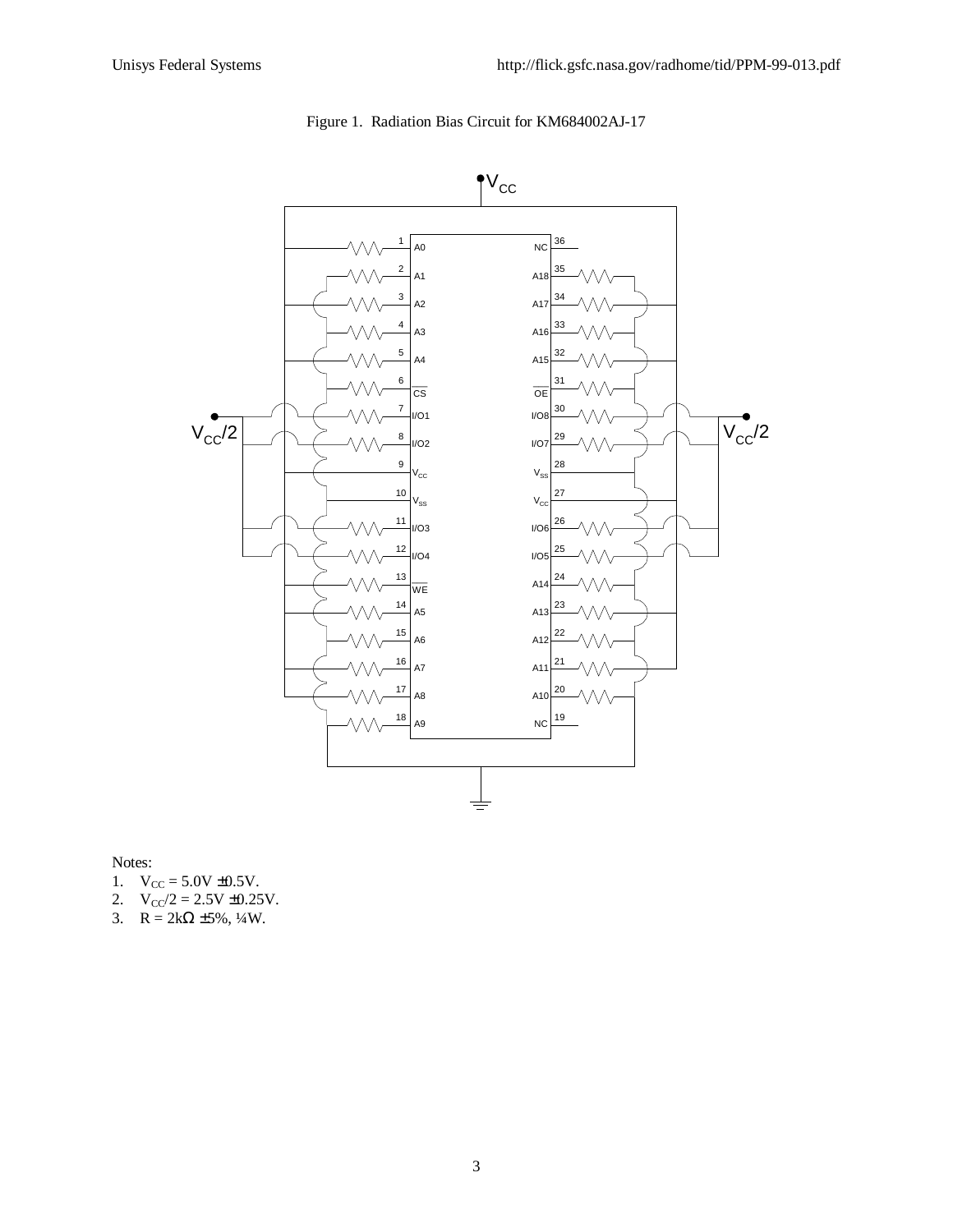| Generic Part Number:                        | KM684002A                         |
|---------------------------------------------|-----------------------------------|
| <b>COS Part Number:</b>                     | KM684002AJ-17                     |
| Charge Number:                              | M99501                            |
| Manufacturer:                               | Samsung                           |
| Lot Date Code (LDC):                        | 9826                              |
| <b>Quantity Tested:</b>                     | 5                                 |
| Serial Number of Control Samples:           | 50                                |
| <b>Serial Numbers of Radiation Samples:</b> | 52, 53, 54, and 55                |
| Part Function:                              | 512k x 8 Bit High Speed CMOS SRAM |
| Part Technology:                            | <b>CMOS</b>                       |
| Package Style:                              | 36 Pin SOJ                        |
| Test Equipment:                             | A540                              |
| Test Engineer:                              | S. Archer-Davies                  |

## TABLE I. Part Information

• The manufacturer for this part guaranteed no radiation tolerance/hardness.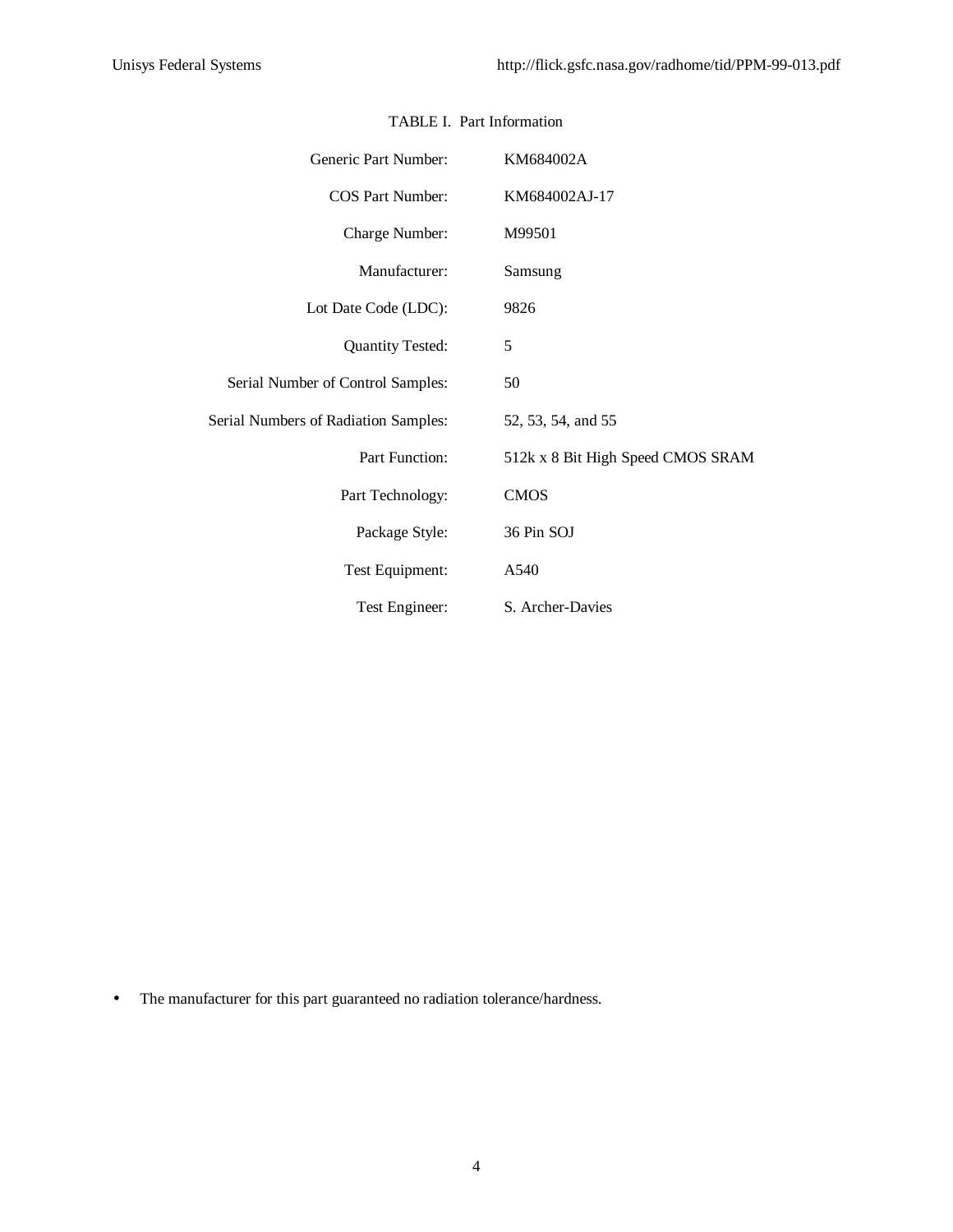| TABLE II. Radiation Schedule for KM684002AJ-17 |  |
|------------------------------------------------|--|
|                                                |  |
|                                                |  |
|                                                |  |
|                                                |  |
|                                                |  |
|                                                |  |
|                                                |  |
|                                                |  |
|                                                |  |
|                                                |  |
|                                                |  |
|                                                |  |
|                                                |  |
|                                                |  |
|                                                |  |

Effective Dose Rate = 100,000 RADS/24 DAYS=173.6 RADS/HOUR=0.05 RADS/SEC

PARTS WERE IRRADIATED AND ANNEALED UNDER BIAS, SEE FIGURE 1.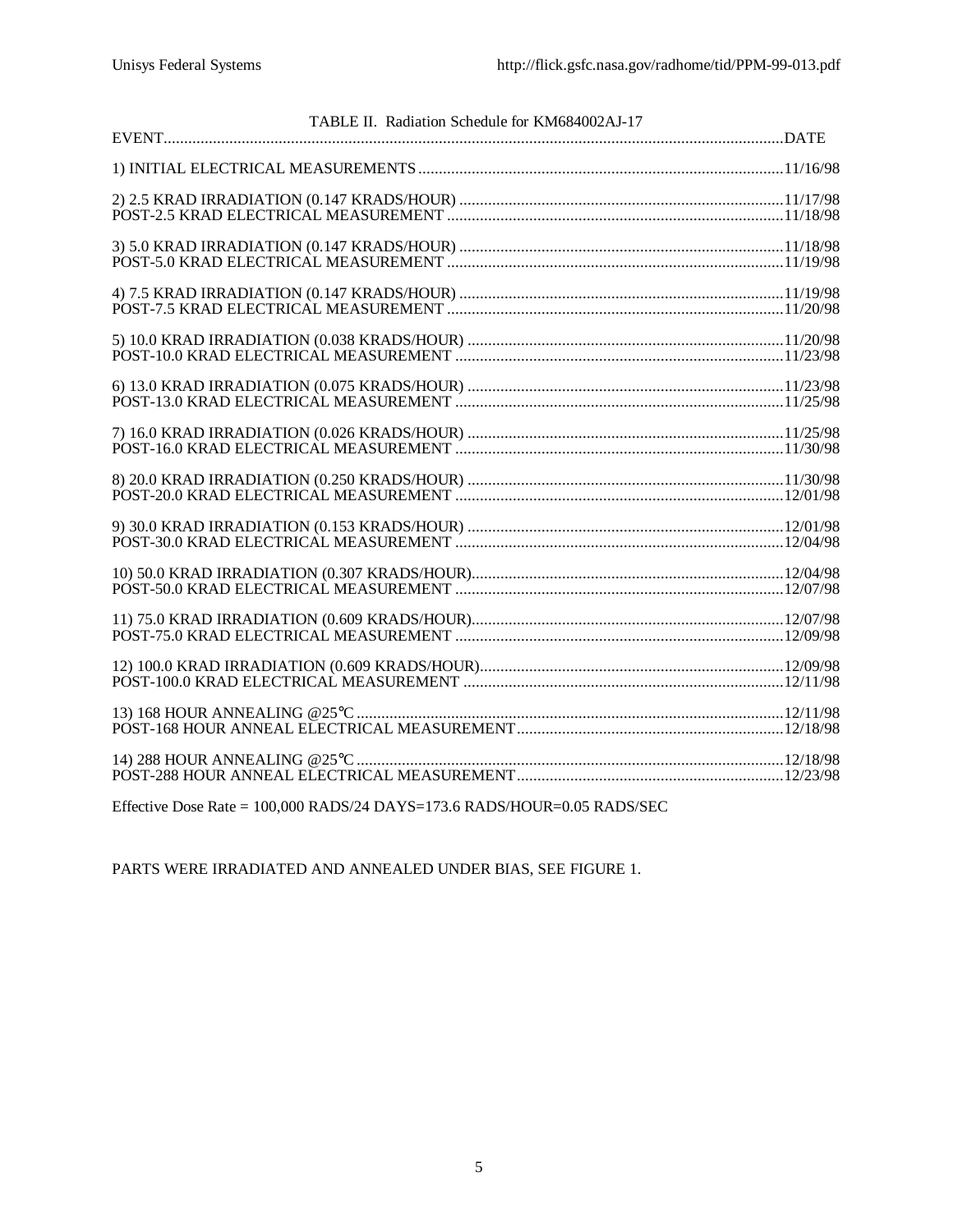| <b>Test</b>             |                                      |     |                                               |                                                                                                                                      |         | Spec. Lim. |  |  |  |  |  |
|-------------------------|--------------------------------------|-----|-----------------------------------------------|--------------------------------------------------------------------------------------------------------------------------------------|---------|------------|--|--|--|--|--|
| #                       | <b>Parameter</b>                     |     | <b>Units</b> Test Conditions                  | $\frac{12}{2}$                                                                                                                       | min     | max        |  |  |  |  |  |
| <b>Functional Tests</b> |                                      |     |                                               |                                                                                                                                      |         |            |  |  |  |  |  |
| $\mathbf A$             | <b>Checkerboard 20MHz</b>            | P/F |                                               | Write/Read Checkerboard in 64k steps,<br>$f = 20MHz$ , $V_{IL} = 0.8V$ , $V_{IH} = 2.2V$ , $V_{OH} = 0.5V$ , $V_{OL} = 0.5V$         | /3      |            |  |  |  |  |  |
| B                       | <b>Checkerboard 5MHz</b>             | P/F |                                               | Write/Read Checkerboard in 64k steps,<br>$f = 5MHz$ , $V_{H} = 0.8V$ , $V_{HH} = 2.2V$ , $V_{OH} = 0.5V$ , $V_{OL} = 0.5V$           | /3      |            |  |  |  |  |  |
| $\mathbf C$             | <b>Inverse Checkerboard</b><br>20MHz | P/F |                                               | Write/Read Inverse Checkerboard in 64k steps,<br>$f = 20MHz$ , $V_{IL} = 0.8V$ , $V_{IH} = 2.2V$ , $V_{OH} = 0.5V$ , $V_{OL} = 0.5V$ | /3      |            |  |  |  |  |  |
| D                       | <b>Inverse Checkerboard</b><br>5MHz  | P/F |                                               | Write/Read Inverse Checkerboard in 64k steps,<br>$f = 5MHz$ , $V_{IL} = 0.8V$ , $V_{IH} = 2.2V$ , $V_{OH} = 0.5V$ , $V_{OL} = 0.5V$  | /3      |            |  |  |  |  |  |
|                         | <b>Parametric Tests</b>              |     |                                               |                                                                                                                                      |         |            |  |  |  |  |  |
| $1-8$                   | <b>OE</b> to Valid Output            |     | ns OE to Valid Output, $V_{CC} = 5V$          |                                                                                                                                      |         | 8          |  |  |  |  |  |
|                         | 11-18 VOL /4                         |     |                                               | $V I_{OL} = 4mA$ , $V_{CC} = 5V$ , $V_{IL} = 0.8V$ , $V_{IH} = 2.2V$                                                                 |         | 0.4        |  |  |  |  |  |
|                         | 21-28 VOH                            |     |                                               | $V I_{OH} = -4mA$ , $V_{CC} = 5V$ , $V_{H} = 0.8V$ , $V_{IH} = 2.2V$                                                                 | 2.4     |            |  |  |  |  |  |
| $30-51$ IIL             |                                      |     | $nA$ $V_{CC}$ = 5.0V, $V_{IN}$ = 0V           |                                                                                                                                      | $-2000$ | 2000       |  |  |  |  |  |
| 60-81 IIIH              |                                      |     | $nA$ $V_{CC}$ = 5.0V, $V_{IN}$ = 5V           |                                                                                                                                      | $-2000$ | 2000       |  |  |  |  |  |
|                         | 91-98 ILO IOZL                       |     |                                               | $nA V_{CC} = 5.0V$ , WE = 0V, CS = 5V, $V_{OUT} = 0V$                                                                                | $-2000$ | 2000       |  |  |  |  |  |
| <b>100</b>              | <b>ISB</b>                           |     | $mA V_{CC} = 5.0V$ , $CS = 2.2V$ , $f = 5MHz$ |                                                                                                                                      |         | 50         |  |  |  |  |  |
| 101                     | <b>ISB1</b>                          |     |                                               | mA $V_{CC}$ = 5.0V, CS = 2.2V, $V_{H}$ = 0.2V, $V_{HH}$ = 4.8V                                                                       |         | <b>10</b>  |  |  |  |  |  |
| 102                     | <b>ICC</b>                           |     | $mA V_{CC} = 5.0V$ , $CS = 0.8V$ , $f = 5MHz$ |                                                                                                                                      |         | 165        |  |  |  |  |  |

|  | Table III. Electrical Characteristics of KM684002AJ-17 /1 |  |
|--|-----------------------------------------------------------|--|
|  |                                                           |  |

Notes:

1/ These are the manufacturer's non-irradiated data sheet specification limits. The manufacturer provided no postirradiation limits at the time the tests were performed.

2/ Functional tests and AC parameters were done without output loading.

3/ The functional tests were performed in 64k x 8 bit blocks for a total of 8 functional tests per pattern per frequency for the 512k x 8 bit memory. See below for the sizing of the blocks for the functional tests.

 $4/$  VOL was performed at  $I_{OL} = 4mA$  instead of 8mA because of problems with oscillations.

Each of the four  $(A - D)$  functional tests included these blocks.<br>Block 1 0k to 64k

0k to  $64k$ Block 2 65k to 128k Block 3 129k to 192k Block 4 193k to 256k Block 5 257k to 320k Block 6 321k to 384k Block 7 385k to 448k Block 8 449k to 512k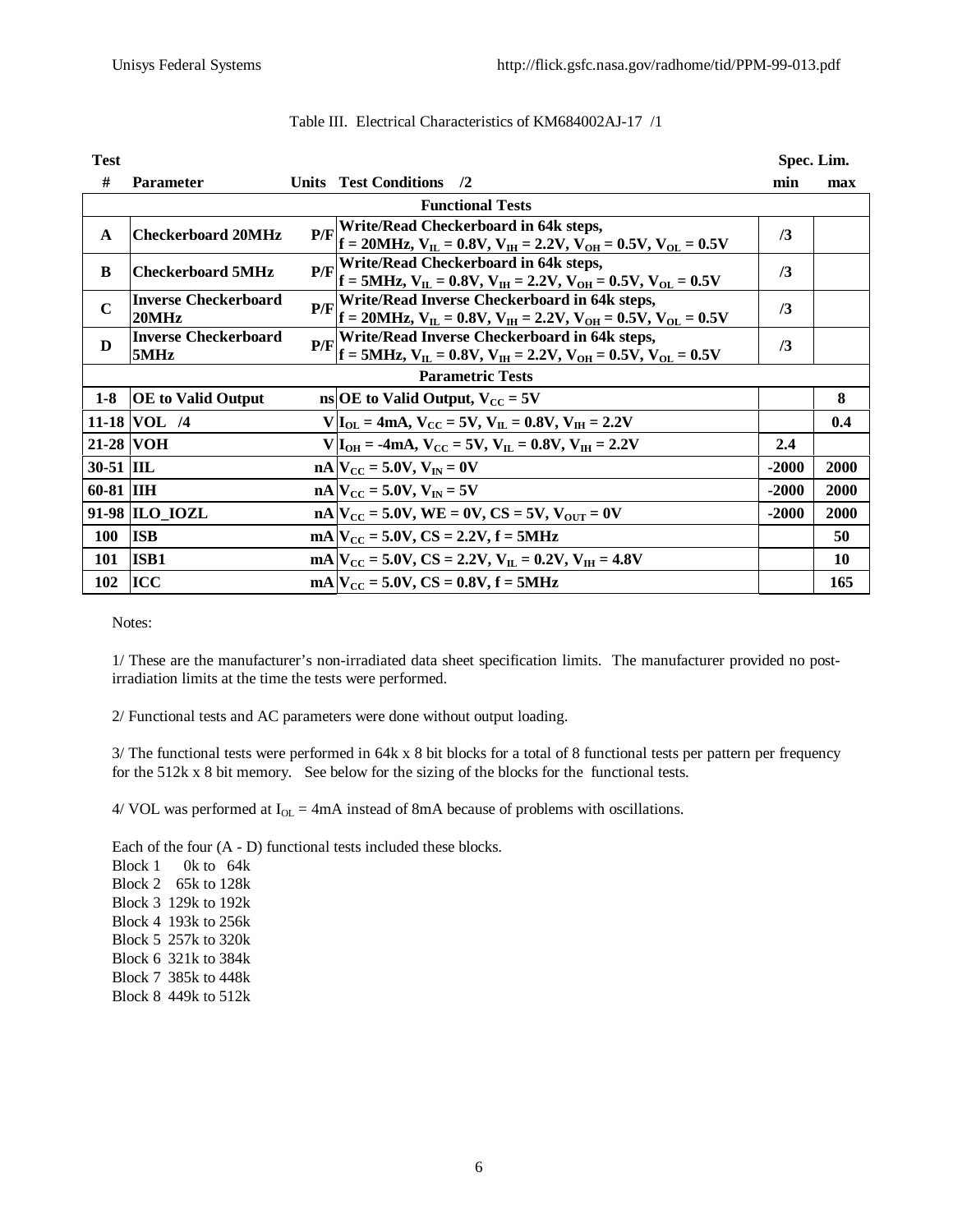|              |                         |                                          |              |         |              | <b>Total Dose Exposure (kRads Si)</b><br>75.0 |              |    |              |    |              |    |              |    |              |    |              |    |              |    | Annealing    |    |              |    |              |    |              |    |              |    |
|--------------|-------------------------|------------------------------------------|--------------|---------|--------------|-----------------------------------------------|--------------|----|--------------|----|--------------|----|--------------|----|--------------|----|--------------|----|--------------|----|--------------|----|--------------|----|--------------|----|--------------|----|--------------|----|
|              |                         |                                          |              | Initial | 2.5          |                                               | 5.0          |    | 7.5          |    | 10.0         |    | 13.0         |    | 16.0         |    | 20.0         |    | 30.0         |    | 50.0         |    |              |    | 100.0        |    | 168 hours    |    | 288 hours    |    |
|              | Memory                  |                                          |              |         |              |                                               |              |    |              |    |              |    |              |    |              |    |              |    |              |    |              |    |              |    |              |    | @25°C        |    | @25°C        |    |
|              |                         | Test Block /1 Parameters<br>Units        | sd<br>mean   |         | mean         | sd                                            | mean         | sd | mean         | sd | mean         | sd | mean         | sd | mean         | sd | mean         | sd | mean         | sd | mean         | sd | mean         | sd | mean         | sd | mean         | sd | mean         | sd |
|              |                         | <b>Functional Tests /2</b>               |              |         |              |                                               |              |    |              |    |              |    |              |    |              |    |              |    |              |    |              |    |              |    |              |    |              |    |              |    |
| $\mathbf{A}$ |                         | <b>Checkerboard 20MHz</b><br>P/F         | P            |         | $\mathbf{P}$ |                                               | $\mathbf{P}$ |    | P            |    | $\mathbf{P}$ |    | P            |    | $\mathbf{P}$ |    | P            |    | P            |    | P            |    | 3P/1F        |    | F            |    | $\mathbf{P}$ |    | P            |    |
| $\mathbf{A}$ | $\overline{2}$          | <b>Checkerboard 20MHz</b><br>P/F         | $\mathbf{P}$ |         | $\mathbf{P}$ |                                               | $\mathbf{P}$ |    | P            |    | $\mathbf{P}$ |    | P            |    | P            |    | P            |    | P            |    | P            |    | 2P/2F        |    | $\mathbf{F}$ |    | P            |    | $\mathbf{P}$ |    |
| $\mathbf{A}$ | -3                      | <b>Checkerboard 20MHz</b><br>P/F         | P            |         | $\mathbf{P}$ |                                               | $\mathbf{P}$ |    | P            |    | P            |    | P            |    | P            |    | P            |    | P            |    | P            |    | 2P/2F        |    | F            |    | P            |    | P            |    |
| $\mathbf{A}$ | $\overline{\mathbf{4}}$ | P/F<br><b>Checkerboard 20MHz</b>         | $\mathbf{P}$ |         | $\mathbf{P}$ |                                               | P            |    | P            |    | P            |    | P            |    | P            |    | P            |    | P            |    | P            |    | 3P/1F        |    | F            |    | P            |    | P            |    |
| $\mathbf{A}$ | -5                      | P/F<br><b>Checkerboard 20MHz</b>         | $\mathbf{P}$ |         | $\mathbf{P}$ |                                               | P            |    | $\mathbf{P}$ |    | $\mathbf{P}$ |    | P            |    | $\mathbf{P}$ |    | P            |    | $\mathbf{P}$ |    | P            |    | F            |    | $\mathbf{F}$ |    | $\mathbf{P}$ |    | $\mathbf{P}$ |    |
| $\mathbf{A}$ | -6                      | P/F<br><b>Checkerboard 20MHz</b>         | $\mathbf{P}$ |         | $\mathbf{P}$ |                                               | $\mathbf{P}$ |    | $\mathbf{P}$ |    | $\mathbf{P}$ |    | P            |    | P            |    | P            |    | P            |    | т            |    | F            |    | $\mathbf{F}$ |    | F            |    | 1P/3F        |    |
| $\mathbf{A}$ | $7\phantom{.0}$         | P/F<br><b>Checkerboard 20MHz</b>         | $\mathbf{P}$ |         | $\mathbf{P}$ |                                               | $\mathbf{P}$ |    | $\mathbf{P}$ |    | $\mathbf{P}$ |    | P            |    | $\mathbf{P}$ |    | P            |    | P            |    | P            |    | 1P/3F        |    | F            |    | P            |    | $\mathbf{P}$ |    |
| $\mathbf{A}$ | 8                       | <b>Checkerboard 20MHz</b><br>P/F         | $\mathbf{P}$ |         | $\mathbf{P}$ |                                               | $\mathbf{P}$ |    | $\mathbf{P}$ |    | $\mathbf{P}$ |    | P            |    | P            |    | P            |    | P            |    | P            |    | 1P/3F        |    | F            |    | P            |    | $\mathbf{P}$ |    |
| $\mathbf{B}$ | - 1                     | <b>Checkerboard 5MHz</b><br>P/F          | $\mathbf{P}$ |         | $\mathbf{P}$ |                                               | $\mathbf{P}$ |    | P            |    | $\mathbf{P}$ |    | P            |    | $\mathbf{P}$ |    | P            |    | P            |    | P            |    | $\mathbf{P}$ |    | F            |    | P            |    | P            |    |
| $\mathbf{B}$ | $\overline{2}$          | P/F<br>Checkerboard 5MHz                 | $\mathbf{P}$ |         | $\mathbf{P}$ |                                               | $\mathbf{P}$ |    | $\mathbf{P}$ |    | $\mathbf{P}$ |    | P            |    | P            |    | P            |    | P            |    | P            |    | 2P/2I        |    | $\mathbf{F}$ |    | P            |    | P            |    |
| $\mathbf{B}$ | 3                       | P/F<br>Checkerboard 5MHz                 | $\mathbf{P}$ |         | P            |                                               | $\mathbf{P}$ |    | P            |    | $\mathbf{P}$ |    | P            |    | $\mathbf{P}$ |    | P            |    | P            |    | P            |    | 3P/1F        |    | F            |    | P            |    | P            |    |
| $\mathbf{B}$ | $\overline{4}$          | P/F<br>Checkerboard 5MHz                 | $\mathbf{P}$ |         | $\mathbf{P}$ |                                               | $\mathbf{P}$ |    | P            |    | $\mathbf{P}$ |    | P            |    | $\mathbf{P}$ |    | P            |    | P            |    | $\mathbf{P}$ |    | 3P/1F        |    | F            |    | P            |    | $\mathbf{P}$ |    |
| B            | 5                       | P/F<br>Checkerboard 5MHz                 | $\mathbf{P}$ |         | $\mathbf{P}$ |                                               | $\mathbf{P}$ |    | $\mathbf{P}$ |    | $\mathbf{P}$ |    | P            |    | P            |    | P            |    | P            |    | $\mathbf{P}$ |    | 1P/3I        |    | F            |    | P            |    | $\mathbf{P}$ |    |
| B            | -6                      | P/F<br>Checkerboard 5MHz                 | P            |         | $\mathbf{P}$ |                                               | P            |    | P            |    | $\mathbf{P}$ |    | P            |    | P            |    | P            |    | P            |    | F            |    | F            |    | F            |    | $\mathbf{F}$ |    | 1P/3F        |    |
| $\mathbf{B}$ | $\mathbf{7}$            | P/F<br>Checkerboard 5MHz                 | $\mathbf{P}$ |         | $\mathbf{P}$ |                                               | $\mathbf{P}$ |    | $\mathbf{P}$ |    | $\mathbf{P}$ |    | $\mathbf{P}$ |    | P            |    | $\mathbf{P}$ |    | P            |    | $\mathbf{P}$ |    | 2P/2F        |    | $\mathbf{F}$ |    | P            |    | $\mathbf{P}$ |    |
| $\mathbf{B}$ | -8                      | P/F<br><b>Checkerboard 5MHz</b>          | $\mathbf{P}$ |         | $\mathbf{P}$ |                                               | $\mathbf{P}$ |    | $\mathbf{P}$ |    | $\mathbf{P}$ |    | $\mathbf{P}$ |    | P            |    | $\mathbf{P}$ |    | $\mathbf{P}$ |    | $\mathbf{P}$ |    | 1P/3F        |    | F            |    | P            |    | $\mathbf{P}$ |    |
| $\mathbf{c}$ |                         | P/F<br><b>Inverse Checkerboard 20MHz</b> | P            |         | $\mathbf{P}$ |                                               | P            |    | P            |    | $\mathbf{P}$ |    | $\mathbf{P}$ |    | P            |    | P            |    | P            |    | P            |    | 1P/3F        |    | $\mathbf{F}$ |    | P            |    | $\mathbf{P}$ |    |
| $\mathbf{c}$ | $\overline{2}$          | P/F<br><b>Inverse Checkerboard 20MHz</b> | $\mathbf{P}$ |         | $\mathbf{P}$ |                                               | P            |    | $\mathbf{P}$ |    | P            |    | $\mathbf{P}$ |    | P            |    | P            |    | P            |    | P            |    | 2P/2F        |    | $\mathbf F$  |    | P            |    | $\mathbf{P}$ |    |
| $\mathbf{C}$ | 3                       | P/F<br><b>Inverse Checkerboard 20MHz</b> | $\mathbf{P}$ |         | $\mathbf{P}$ |                                               | $\mathbf{P}$ |    | $\mathbf{P}$ |    | $\mathbf{P}$ |    | $\mathbf{P}$ |    | P            |    | P            |    | P            |    | $\mathbf{P}$ |    | $\mathbf{F}$ |    | $\mathbf{F}$ |    | P            |    | $\mathbf{P}$ |    |
| $\mathbf{C}$ | $\boldsymbol{4}$        | <b>Inverse Checkerboard 20MHz</b><br>P/F | $\mathbf{P}$ |         | $\mathbf{P}$ |                                               | $\mathbf{P}$ |    | $\mathbf{P}$ |    | $\mathbf{P}$ |    | $\mathbf{P}$ |    | P            |    | P            |    | P            |    | P            |    | 1P/3F        |    | $\mathbf{F}$ |    | P            |    | P            |    |
| $\mathbf{C}$ | -5                      | <b>Inverse Checkerboard 20MHz</b><br>P/F | $\mathbf{P}$ |         | $\mathbf{P}$ |                                               | $\mathbf{P}$ |    | $\mathbf{P}$ |    | $\mathbf{P}$ |    | P            |    | $\mathbf{P}$ |    | $\mathbf{P}$ |    | $\mathbf{P}$ |    | P            |    | 1P/3I        |    | $\mathbf{F}$ |    | $\mathbf{P}$ |    | P            |    |
| $\mathbf{C}$ | -6                      | <b>Inverse Checkerboard 20MHz</b><br>P/F | P            |         | $\mathbf{P}$ |                                               | $\mathbf{P}$ |    | P            |    | $\mathbf{P}$ |    | P            |    | P            |    | P            |    | P            |    | F            |    | $\mathbf{F}$ |    | F            |    | $\mathbf{F}$ |    | 1P/3F        |    |
| $\mathbf{C}$ | -7                      | <b>Inverse Checkerboard 20MHz</b><br>P/F | $\mathbf{P}$ |         | $\mathbf{P}$ |                                               | $\mathbf{P}$ |    | $\mathbf{P}$ |    | $\mathbf{P}$ |    | P            |    | P            |    | P            |    | P            |    | $\mathbf{P}$ |    | $\mathbf{F}$ |    | $\mathbf F$  |    | P            |    | $\mathbf{P}$ |    |
| $\mathbf{C}$ | 8                       | <b>Inverse Checkerboard 20MHz</b><br>P/F | P            |         | $\mathbf{P}$ |                                               | $\mathbf{P}$ |    | P            |    | $\mathbf{P}$ |    | $\mathbf{P}$ |    | $\mathbf{P}$ |    | P            |    | P            |    | P            |    | $\mathbf{F}$ |    | $\mathbf{F}$ |    | P            |    | P            |    |
| D            |                         | <b>Inverse Checkerboard 5MHz</b><br>P/F  | $\mathbf{P}$ |         | $\mathbf{P}$ |                                               | P            |    | P            |    | P            |    | P            |    | P            |    | P            |    | P            |    | P            |    | 1P/3F        |    | $\mathbf{F}$ |    | P            |    | $\mathbf{P}$ |    |
| D            | $\overline{2}$          | P/F<br><b>Inverse Checkerboard 5MHz</b>  | P            |         | $\mathbf{P}$ |                                               | P            |    | P            |    | P            |    | P            |    | P            |    | P            |    | P            |    | P            |    | 2P/2F        |    | F            |    | P            |    | P            |    |
| D            | -3                      | P/F<br><b>Inverse Checkerboard 5MHz</b>  | $\mathbf{P}$ |         | $\mathbf{P}$ |                                               | P            |    | P            |    | P            |    | P            |    | P            |    | P            |    | P            |    | P            |    | 2P/2F        |    | F            |    | $\mathbf{P}$ |    | P            |    |
| D            | $\boldsymbol{\Lambda}$  | <b>Inverse Checkerboard 5MHz</b><br>P/F  | $\mathbf{P}$ |         | $\mathbf{P}$ |                                               | P            |    | P            |    | $\mathbf{P}$ |    | P            |    | P            |    | P            |    | P            |    | P            |    | 1P/3I        |    | $\mathbf{F}$ |    | P            |    | $\mathbf{P}$ |    |
| D            | 5                       | <b>Inverse Checkerboard 5MHz</b><br>P/F  | $\mathbf{P}$ |         | $\mathbf{P}$ |                                               | P            |    | $\mathbf{P}$ |    | P            |    | $\mathbf{P}$ |    | P            |    | $\mathbf{P}$ |    | P            |    | P            |    | 1P/3F        |    | F            |    | P            |    | $\mathbf{P}$ |    |
| D            | -6                      | P/F<br><b>Inverse Checkerboard 5MHz</b>  | P            |         | $\mathbf{P}$ |                                               | P            |    | P            |    | P            |    | P            |    | P            |    | P            |    | P            |    | F            |    | F            |    | F            |    | $\mathbf{F}$ |    | 1P/3F        |    |
| D            | $7\phantom{.0}$         | P/F<br><b>Inverse Checkerboard 5MHz</b>  | P            |         | $\mathbf{P}$ |                                               | P            |    | P            |    | P            |    | P            |    | P            |    | P            |    | P            |    | P            |    | IP/3I        |    | F.           |    | P            |    | P            |    |
| D            | 8                       | <b>Inverse Checkerboard 5MHz</b><br>P/F  | $\mathbf P$  |         | P            |                                               | P            |    | P            |    | $\mathbf{P}$ |    | P            |    | $\mathbf{P}$ |    | P            |    | P            |    | P            |    | IP/3F        |    | $\mathbf{F}$ |    | $\mathbf{P}$ |    | $\mathbf P$  |    |

### **TABLE IVa: Summary of Functional Tests after Total Dose Exposures and Annealing for KM684002AJ-17**

Notes:

1/ The blocks are: Block 1 = 0k to 64k, Block 2 = 65k to 128k, Block 3 = 129k to 192k, Block 4 = 193k to 256k, Block 5 = 257k to 320k, Block 6 = 321k to 384k, Block 7 = 385k to 448k, and Block 8 = 449k to

2/ For the functional tests, P (F) indicates that all parts passed (failed) this test at this level. mP/nF implies that m parts passed and n parts failed this test at this level.